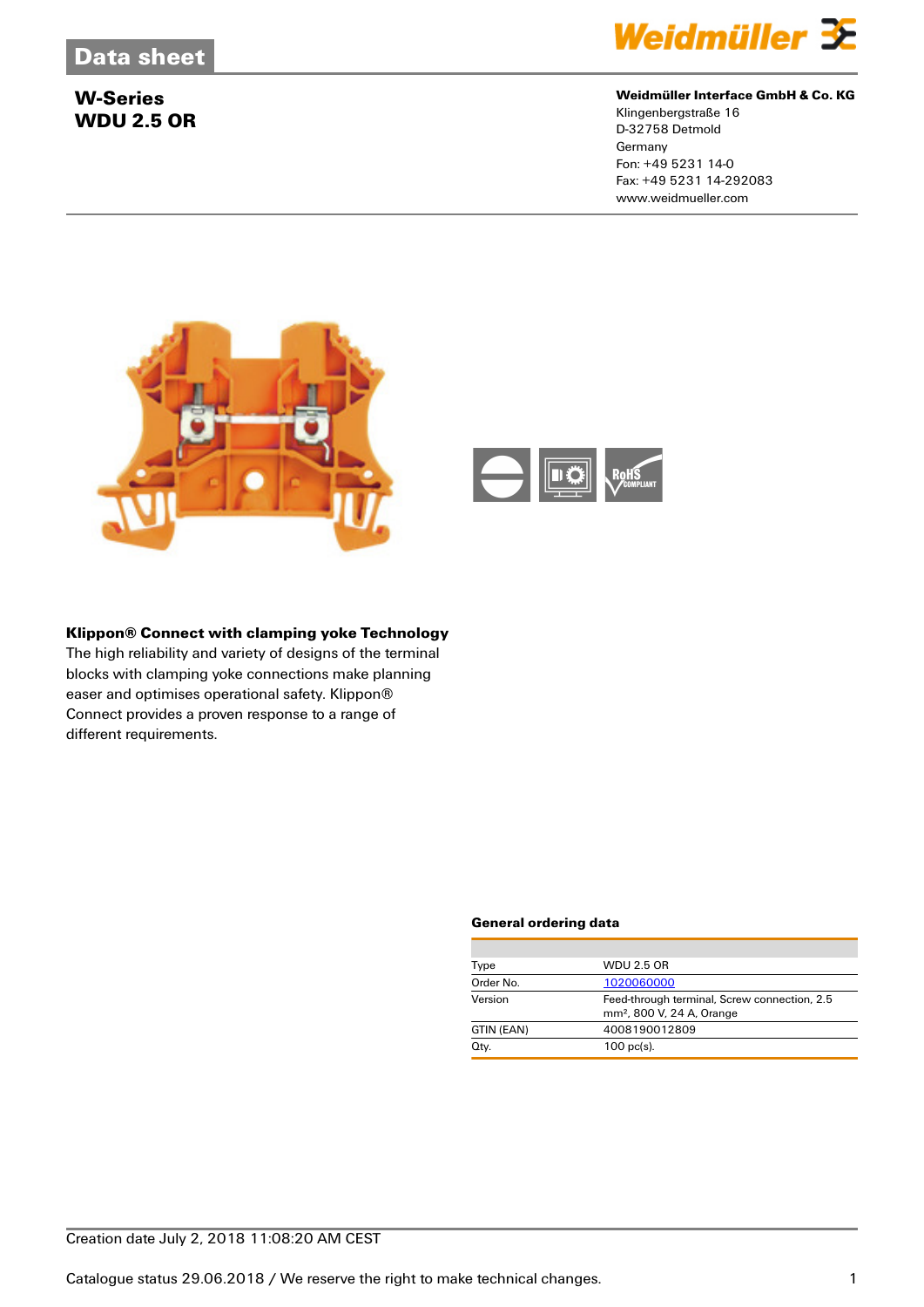# **Technical data**

**Dimensions and weights**



#### **Weidmüller Interface GmbH & Co. KG**

Klingenbergstraße 16 D-32758 Detmold Germany Fon: +49 5231 14-0 Fax: +49 5231 14-292083

| Width                                                       | 5.1 mm                                                                                                                | Width (inches)                                                 | 0.201 inch         |
|-------------------------------------------------------------|-----------------------------------------------------------------------------------------------------------------------|----------------------------------------------------------------|--------------------|
| Height                                                      | 60 mm                                                                                                                 | Height (inches)                                                | 2.362 inch         |
| Depth                                                       | 46.5 mm                                                                                                               | Depth (inches)<br>1.831 inch                                   |                    |
| Weight                                                      | 8.62 <sub>g</sub>                                                                                                     | Net weight                                                     | 7.49g              |
| <b>Temperatures</b>                                         |                                                                                                                       |                                                                |                    |
|                                                             |                                                                                                                       |                                                                |                    |
| Continuous operating temp., min.                            | -60 °C                                                                                                                | Continuous operating temp., max.                               | 130 °C             |
| <b>Material data</b>                                        |                                                                                                                       |                                                                |                    |
| Material                                                    | Wemid                                                                                                                 | Colour                                                         | Orange             |
| UL 94 flammability rating                                   | $V-2$                                                                                                                 |                                                                |                    |
| <b>Rating data IECEx/ATEX</b>                               |                                                                                                                       |                                                                |                    |
|                                                             |                                                                                                                       |                                                                |                    |
| Certificate No. (ATEX)                                      | DEMKO14ATEX1338U                                                                                                      | Certificate No. (IECEX)                                        | IECEXULD14.0005U   |
| Max. voltage (ATEX)                                         | 690 V                                                                                                                 | Current (ATEX)                                                 | 24 A               |
| Wire cross section max. (ATEX)                              | $2.5$ mm <sup>2</sup>                                                                                                 | Max. voltage (IECEX)                                           | 690 V              |
| Current (IECEX)                                             | 24 A                                                                                                                  | Wire cross section max. (IECEX)                                | $2.5 \text{ mm}^2$ |
| Operating temperature range                                 | For operating temperature<br>range see EC Design<br>Test Certificate / IEC Ex-<br><b>Certificate of Conformity</b>    | Marking EN 60079-7                                             | Ex e II            |
| Ex 2014/34/EU label                                         | II 2 G D                                                                                                              |                                                                |                    |
| <b>System specifications</b>                                |                                                                                                                       |                                                                |                    |
|                                                             |                                                                                                                       |                                                                |                    |
| Version                                                     | Screw connection, for<br>plug-in cross-connector,<br>for screwable cross-<br>connection, One end<br>without connector | Tightening torque (clamping screw for<br>aluminium conductors) | 0.4 Nm             |
| Tightening torque (clamping screw for<br>copper conductors) | $0.40.8$ Nm                                                                                                           | End cover plate required                                       | Yes                |
| Number of potentials                                        | 1                                                                                                                     | Number of levels                                               | 1                  |
| No. of clamping points per level                            | $\overline{2}$                                                                                                        | Number of potentials per tier                                  | 1                  |
| Levels cross-connected internally                           | No                                                                                                                    | PE connection                                                  | No                 |
| Mounting rail                                               | <b>TS 35</b>                                                                                                          | N-function                                                     | No                 |
| <b>PE</b> function                                          | No                                                                                                                    | <b>PEN</b> function                                            | No                 |
| Additional technical data                                   |                                                                                                                       |                                                                |                    |
|                                                             |                                                                                                                       |                                                                |                    |
| Explosion-tested version                                    | Yes                                                                                                                   | Number of similar terminals                                    | 1                  |
| Open sides                                                  | right                                                                                                                 | Type of mounting                                               | Snap-on            |
| <b>CSA rating data</b>                                      |                                                                                                                       |                                                                |                    |
|                                                             |                                                                                                                       |                                                                |                    |
| Certificate No. (CSA)                                       | 200039-1057876                                                                                                        | Current size C (CSA)                                           | 20 A               |
|                                                             |                                                                                                                       |                                                                |                    |
| Voltage size C (CSA)<br>Wire cross section min. (CSA)       | 600 V<br>26 AWG                                                                                                       | Wire cross section max. (CSA)                                  | 12 AWG             |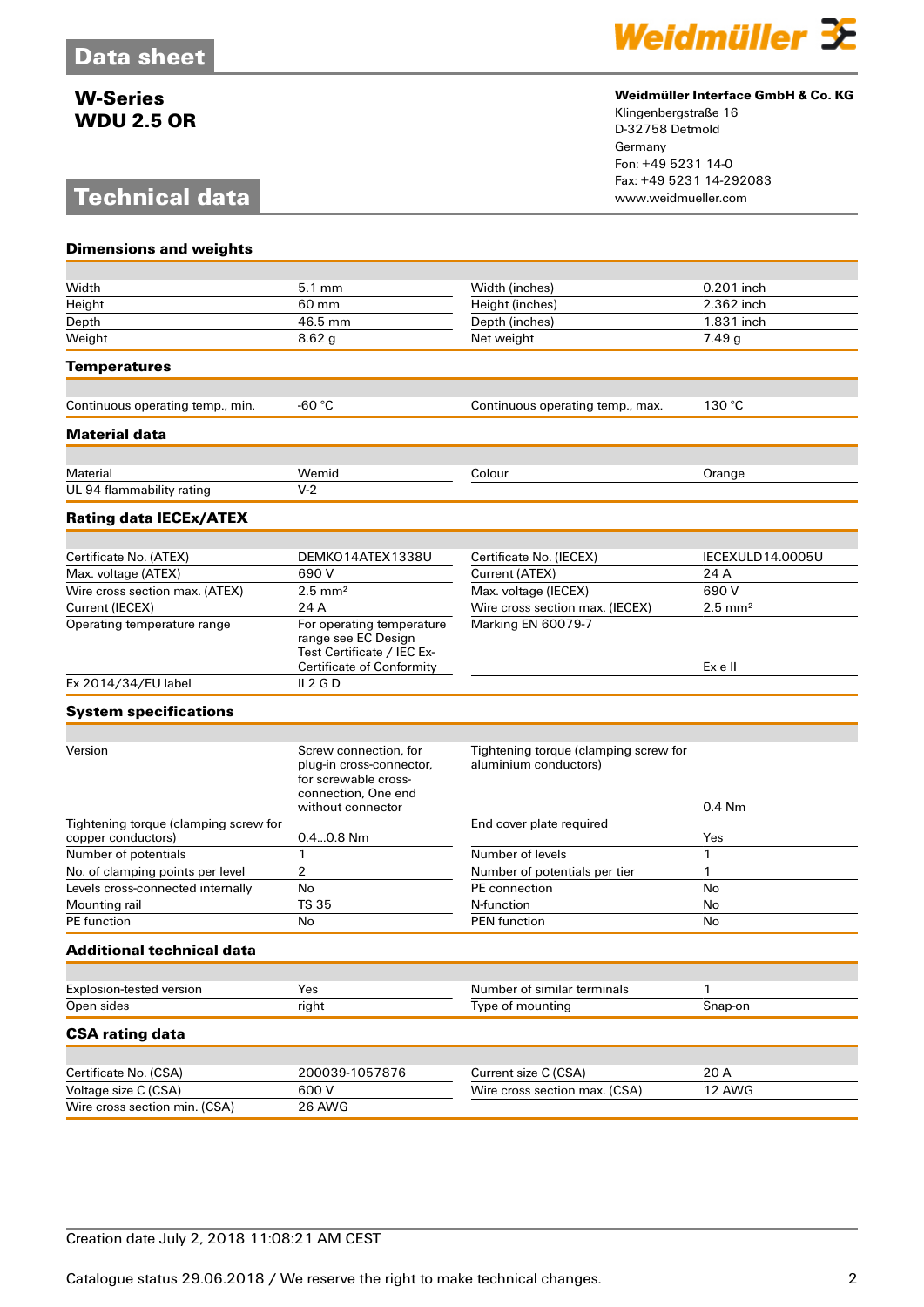# **Technical data**



#### **Weidmüller Interface GmbH & Co. KG**

Klingenbergstraße 16 D-32758 Detmold Germany Fon: +49 5231 14-0 Fax: +49 5231 14-292083

### **Conductors for clamping (additional connection)**

Conductor cross-section, flexible plus plastic collar DIN 46228/1, further connection, max. 2.5 mm<sup>2</sup>

#### **Conductors for clamping (rated connection)**

| Clamping range, min.                                                                          | $0.05$ mm <sup>2</sup> | Clamping screw                                                                                | M 2.5                 |
|-----------------------------------------------------------------------------------------------|------------------------|-----------------------------------------------------------------------------------------------|-----------------------|
| Connection direction                                                                          | on side                | Number of connections                                                                         | $\overline{2}$        |
| Stripping length                                                                              |                        | Torque level with DMS electric                                                                |                       |
|                                                                                               | $10 \text{ mm}$        | screwdriver                                                                                   |                       |
| Twin wire-end ferrules, max.                                                                  | $1.5 \text{ mm}^2$     | Twin wire-end ferrules, min.                                                                  | $0.5$ mm <sup>2</sup> |
| Type of connection                                                                            | Screw connection       | Wire connection cross section AWG.<br>max.                                                    | <b>AWG 12</b>         |
| Wire connection cross section AWG.<br>min.                                                    | <b>AWG 30</b>          | Wire connection cross section, finely<br>stranded, max.                                       | $4 \text{ mm}^2$      |
| Wire connection cross-section, finely<br>stranded with wire-end ferrules DIN<br>46228/1, max. | $2.5 \text{ mm}^2$     | Wire connection cross-section, finely<br>stranded with wire-end ferrules DIN<br>46228/1, min. | $0.5$ mm <sup>2</sup> |
| Wire connection cross-section, finely<br>stranded with wire-end ferrules DIN<br>46228/4, max. | $2.5$ mm <sup>2</sup>  | Wire connection cross-section, finely<br>stranded with wire-end ferrules DIN<br>46228/4, min. | $0.5$ mm <sup>2</sup> |
| Wire connection cross-section, finely<br>stranded, min.                                       | $0.5$ mm <sup>2</sup>  | Wire connection cross-section, solid<br>core, max.                                            | $4 \text{ mm}^2$      |
| Wire connection cross-section, solid<br>core, min.                                            | $0.5$ mm <sup>2</sup>  |                                                                                               |                       |

### **Rating data**

| Rated cross-section | $2.5\ \mathrm{mm}^2$ | Rated voltage                      | 800 V             |
|---------------------|----------------------|------------------------------------|-------------------|
| Rated current       |                      | Volume resistance according to IEC |                   |
|                     | 24 L                 | 60947-7-x                          | $1.33 \text{ mA}$ |

### **UL rating data**

| Certificate No. (UR)                           | E60693 | Conductor size Factory wiring max. (UR) 12 AWG |        |
|------------------------------------------------|--------|------------------------------------------------|--------|
| Conductor size Factory wiring min. (UR) 30 AWG |        | Conductor size Field wiring max. (UR)          | 12 AWG |
| Conductor size Field wiring min. (UR)          | 28 AWG | Current size B (UR)                            | 25 A   |
| Current size C (UR)                            | 25 A   | Voltage size B (UR)                            | 600 V  |
| Voltage size C (UR)                            | 600 V  |                                                |        |

#### **Classifications**

| ETIM 3.0        | EC000897    | <b>ETIM 4.0</b> | EC000897            |
|-----------------|-------------|-----------------|---------------------|
| <b>ETIM 5.0</b> | EC000897    | ETIM 6.0        | EC000897            |
| <b>UNSPSC</b>   | 30-21-18-11 | eClass 5.1      | 27-14-11-20         |
| eClass 6.2      | 27-14-11-20 | eClass 7.1      | 27-14-11-20         |
| eClass 8.1      | 27-14-11-20 | eClass 9.0      | $27 - 14 - 11 - 20$ |
| eClass 9.1      | 27-14-11-20 |                 |                     |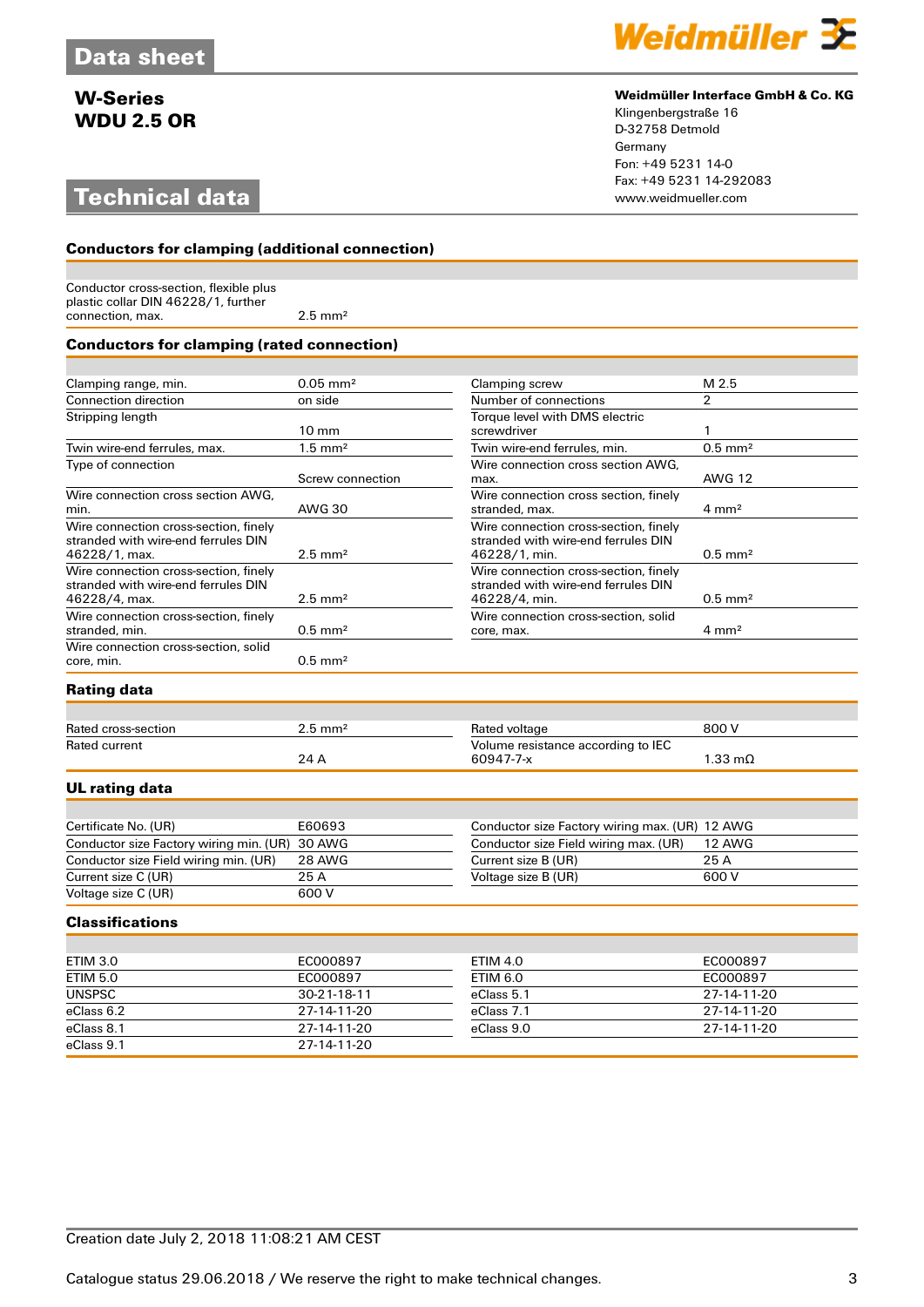**Approvals**

# **Technical data**



#### **Weidmüller Interface GmbH & Co. KG**

Klingenbergstraße 16 D-32758 Detmold Germany Fon: +49 5231 14-0 Fax: +49 5231 14-292083

| Approvals                                      | <b>C</b> E SP. CSAEX CURUSEX ATEX $\mathbf{i}\mathbf{k}$                                                                                                     |
|------------------------------------------------|--------------------------------------------------------------------------------------------------------------------------------------------------------------|
|                                                | <b>IEC EX</b><br>APPROVED<br><i><b>INMETRO</b></i>                                                                                                           |
| <b>ROHS</b>                                    | Conform                                                                                                                                                      |
| <b>Downloads</b>                               |                                                                                                                                                              |
|                                                |                                                                                                                                                              |
| Approval/Certificate/Document of<br>Conformity | CFAT_WDU 2,5.pdf<br>IECEXULD14.0005U_e.pdf<br><b>CB Test Zertifikat</b><br><b>CB Zertifikat</b><br>DE PT1001 20160414 159 ISSUE01.pdf<br>ACF-ATEX_4786180920 |
| <b>Engineering Data</b>                        | <b>EPLAN, WSCAD, Zuken E3.S</b>                                                                                                                              |
| <b>User Documentation</b>                      | NTI_IECEx_WDU-WPE 2.5.pdf                                                                                                                                    |
| <b>Safety note</b>                             |                                                                                                                                                              |
|                                                |                                                                                                                                                              |
| Safety notice                                  | <b>Safety Information</b>                                                                                                                                    |